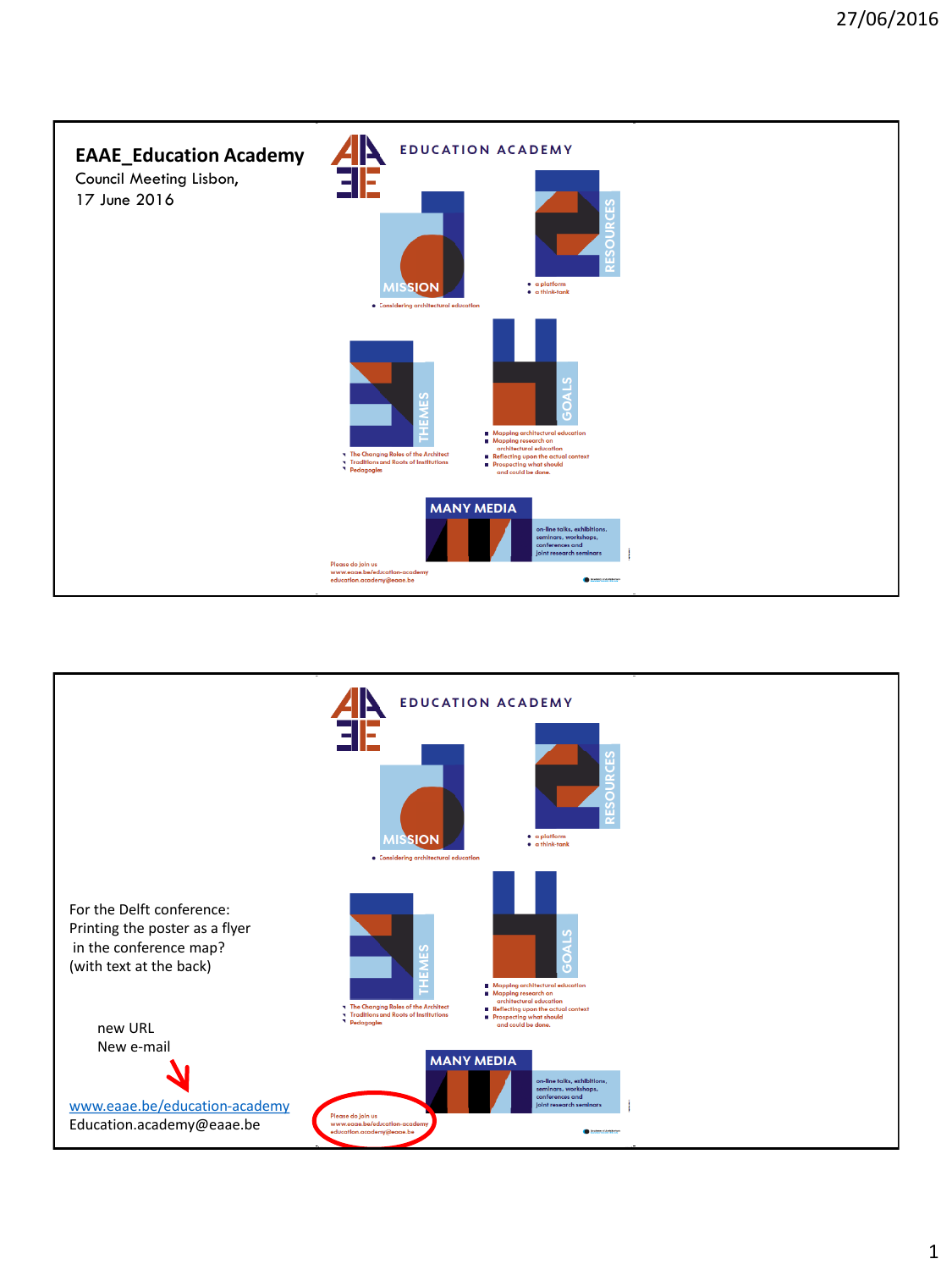

To educate students to be creative - citizens

How do we understand design

The future self – self designated trajectory

The diverse range of didactic techniques

Research and/as teaching

The tacit knowledge of architectural education Knowledge of architecture outside the discipline Beyond fundamentals

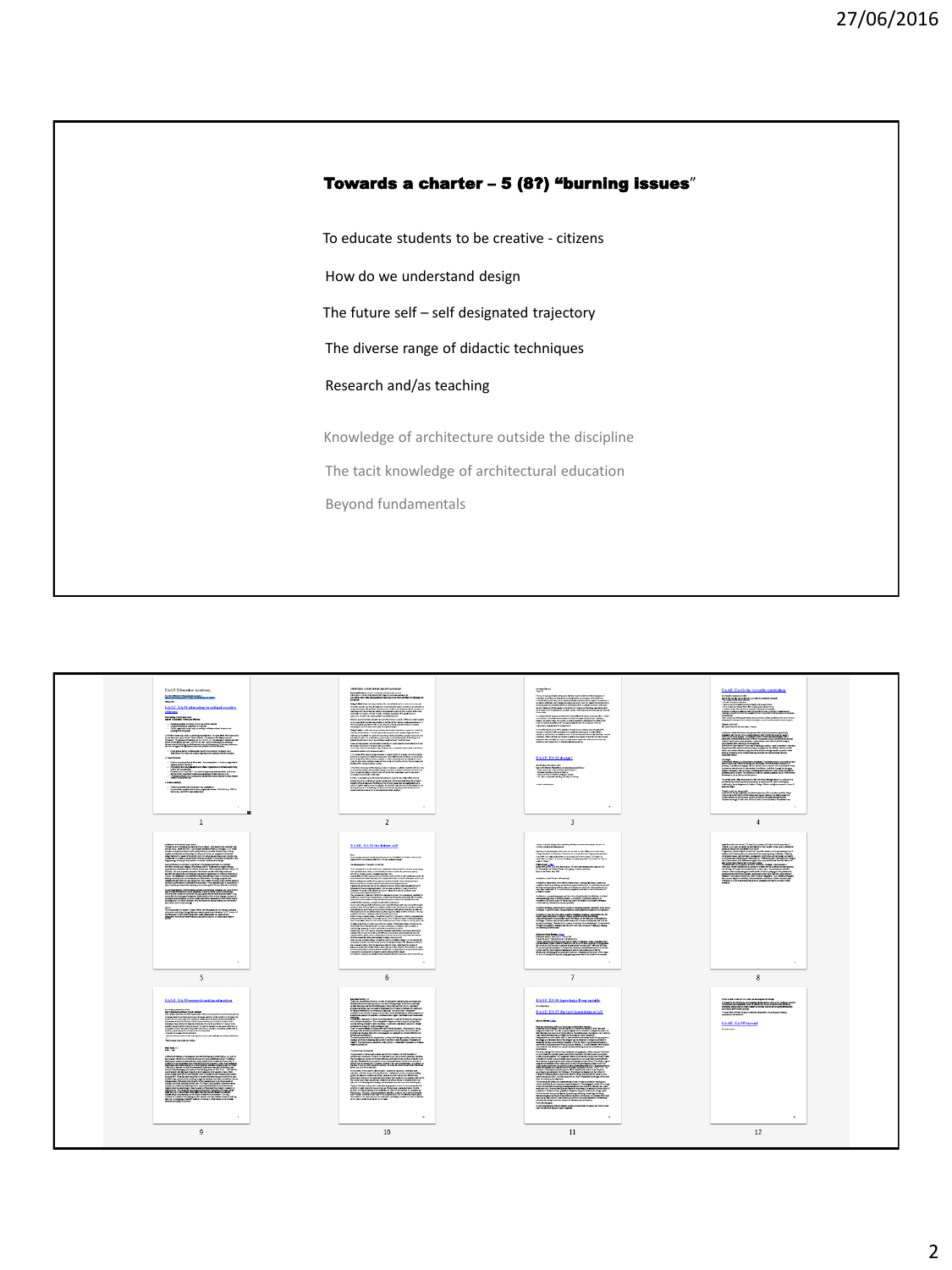|           | <b>EAAE Education Academy</b><br>time table |                                                      |   |                       |                                   |              |                         |
|-----------|---------------------------------------------|------------------------------------------------------|---|-----------------------|-----------------------------------|--------------|-------------------------|
|           | SS, OAF, JDW<br>12/01/2016                  | $PL = project leaders$<br>$R =$ report PL to council |   |                       |                                   |              |                         |
|           | autumn semester                             | winter                                               |   | spring semester       |                                   |              | summer                  |
|           | end Nov/begin Dec                           | early January                                        |   | end March/begin April |                                   |              | end Aug/begin Sep       |
|           |                                             | coordination<br>meeting                              |   |                       |                                   |              | coordination<br>meeting |
|           |                                             | PL                                                   |   |                       |                                   |              | PL.                     |
|           | workshop                                    |                                                      |   | workshop              |                                   |              | <b>EAAE</b> annual      |
|           | EAAE EA working                             |                                                      |   | EAAE EA working       |                                   |              | meeting                 |
|           | groups                                      |                                                      |   | groups                |                                   |              | <b>EAAE</b> all members |
| 2015-2016 |                                             | Winterthur<br>11-12 Jan                              | R | Reading<br>26-27 Feb  | Lisbon, EAAE-ARCC R<br>14-15 June |              | <b>Delft</b>            |
| 2016-2017 | host?<br>R<br>$WS1_{xx}$                    | Antwerp?                                             |   | host?<br>WS2 A'dam    | XXX                               | R            | Bordeaux?               |
| 2017-2018 | host?<br>R<br>$WS2_{\text{-}xx}$            | Glasgow                                              |   | EAAE                  | ARCC-EAAE                         | $\mathbb{R}$ | $zmir$ ?                |
|           |                                             |                                                      |   | Academies             |                                   |              |                         |

## To educate students to be creative - citizens The future self – self designated trajectory The tacit knowledge of architectural education Knowledge of architecture outside the discipline Research and/as teaching Beyond fundamentals Towards a charter – 5 (8?) "burning issues" The diverse range of didactic techniques How do we understand design 3 strategic themes **the changing roles of the architect roots and traditions pedagogies**